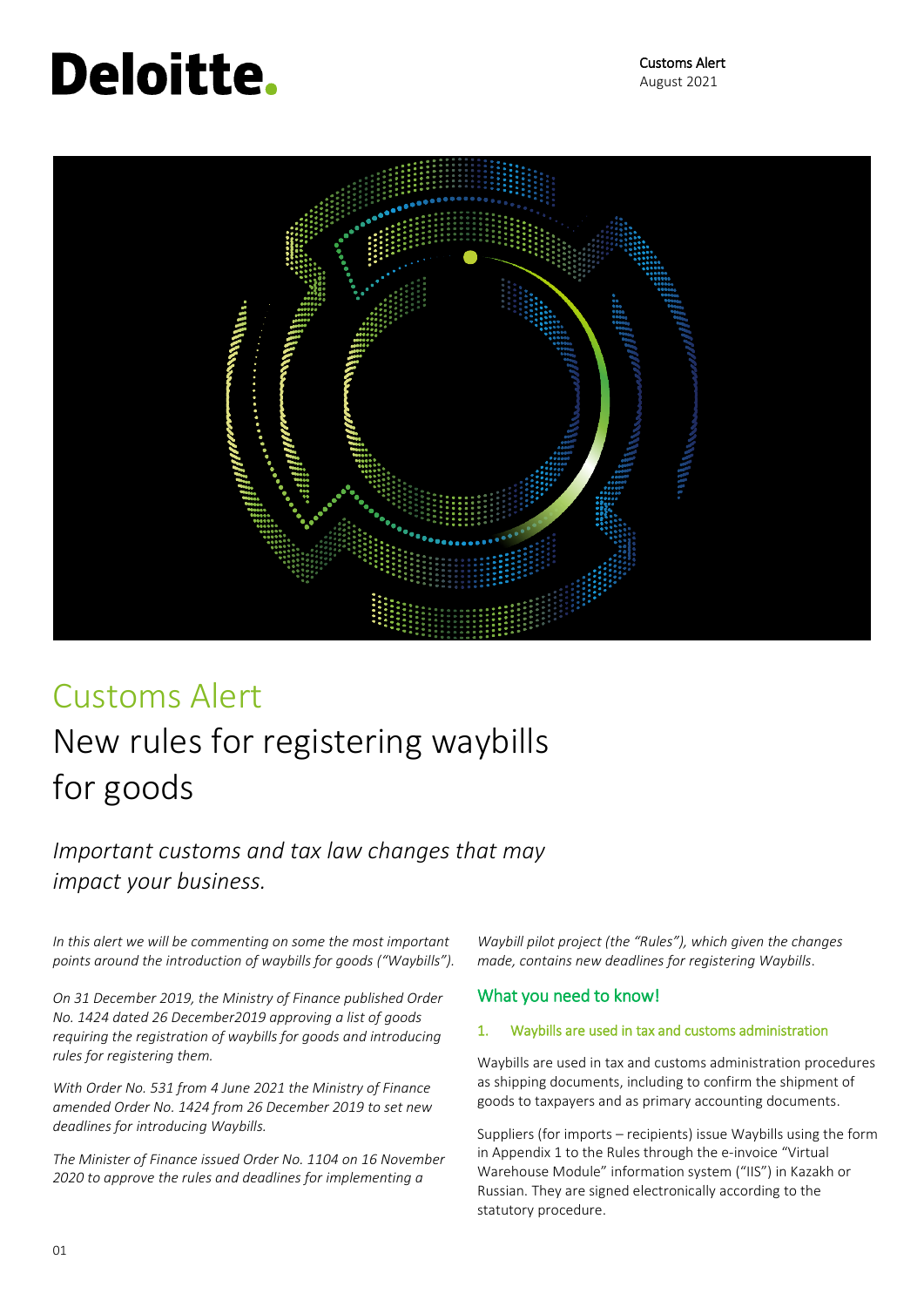Waybills are issued electronically, except in specific cases when taxpayers are entitled to issue them on paper. However, electronic version held in the IIS are recognised as the original.

- 2. Goods requiring Waybills and the date from which Waybills are required:
- 1) biofuel, whose production and turnover is regulated by the Law *On the State Regulation of Biofuel Production and Turnover* - from 1 October 2021;
- 2) ethyl alcohol and/or alcohol products, whose production and turnover is regulated by the Law *On the State Regulation of Ethyl Alcohol and Alcoholic Product Production and Turnover* - from 1 October 2021;
- 3) certain types of oil products from 1 October 2021;
- 4) tobacco goods, whose production and turnover is regulated by the Law *On the State regulation of Tobacco Product Production and Turnover* - from 1 October 2021;
- 5) goods whose Eurasian Economic Union (EAEU) Foreign Economic Activity Commodity Nomenclature (FEA CN) code and name are included in a list of goods for which Kazakhstan, in accordance with its WTO obligations, applies import customs duties lower than EAEU Integrated Customs Tariffs approved in accordance with an international treaty to which Kazakhstan is a party (other than those specified in subpoint 9) of this list) - from 1 August 2022;
- 6) goods imported into Kazakhstan from EAEU member countries - from 1 October 2021;
- 7) goods exported from Kazakhstan to EAEU member countries - from 1 October 2021;
- 8) goods labelled in accordance with international agreements and Kazakhstan law - from 1 August 2022;
- 9) goods for which electronic invoices are issued via the IIS "Virtual Warehouse module" - from 1 January 2022.
- 3. Waybills are subject to registration:
- when moving, selling and/or shipping goods in Kazakhstan;
- when importing goods into Kazakhstan from non-EAEU countries and EAEU member countries;
- when exporting goods from Kazakhstan to non-EAEU and EAEU member countries.

#### 4. Waybill registration deadlines

Waybills should be registered:

#### 1. when moving, selling and/or shipping goods in Kazakhstan:

- by the moment the goods are moved, sold and/or shipped.
- 2. when importing goods into Kazakhstan:

#### from EAEU member countries and non-EAEU countries:

 by the moment goods that have been cleared through customs are moved or sold.

#### from EAEU member countries:

- before crossing the Kazakhstan state border.
- 3. when exporting goods from Kazakhstan to EAEU member countries and non-EAEU countries:
	- by the moment goods are moved, sold and/or shipped.

#### 4. when transiting Kazakhstan by road from one EAEU member country to another EAEU member country

 at vehicle checkpoints when crossing the Kazakhstan state border.

#### 5. Waybill registration, correction and revocation

Recipients may confirm or reject Waybills within 20 calendar days of their registration date in the IIS in accordance with the statutory procedure. Recipients will be liable by law if a Waybill is not submitted or is submitted late.

#### Recipients are not required to confirm Waybills:

- 1) when selling goods for export;
- 2) when selling goods to an individual who is not an individual entrepreneur;
- 3) when selling goods (except for excisable goods) to recipients in retail trade, provided they simultaneously:
	- apply the special simplified tax return system;
	- are not registered as a value added tax payer;
	- comply with the requirements of the general economic activity classifier for retail trade;
	- use a cash register with a data record and transfer function.

*When registering a Waybill, any such taxpayer should automatically enter "small sales outlet" as the recipient category.*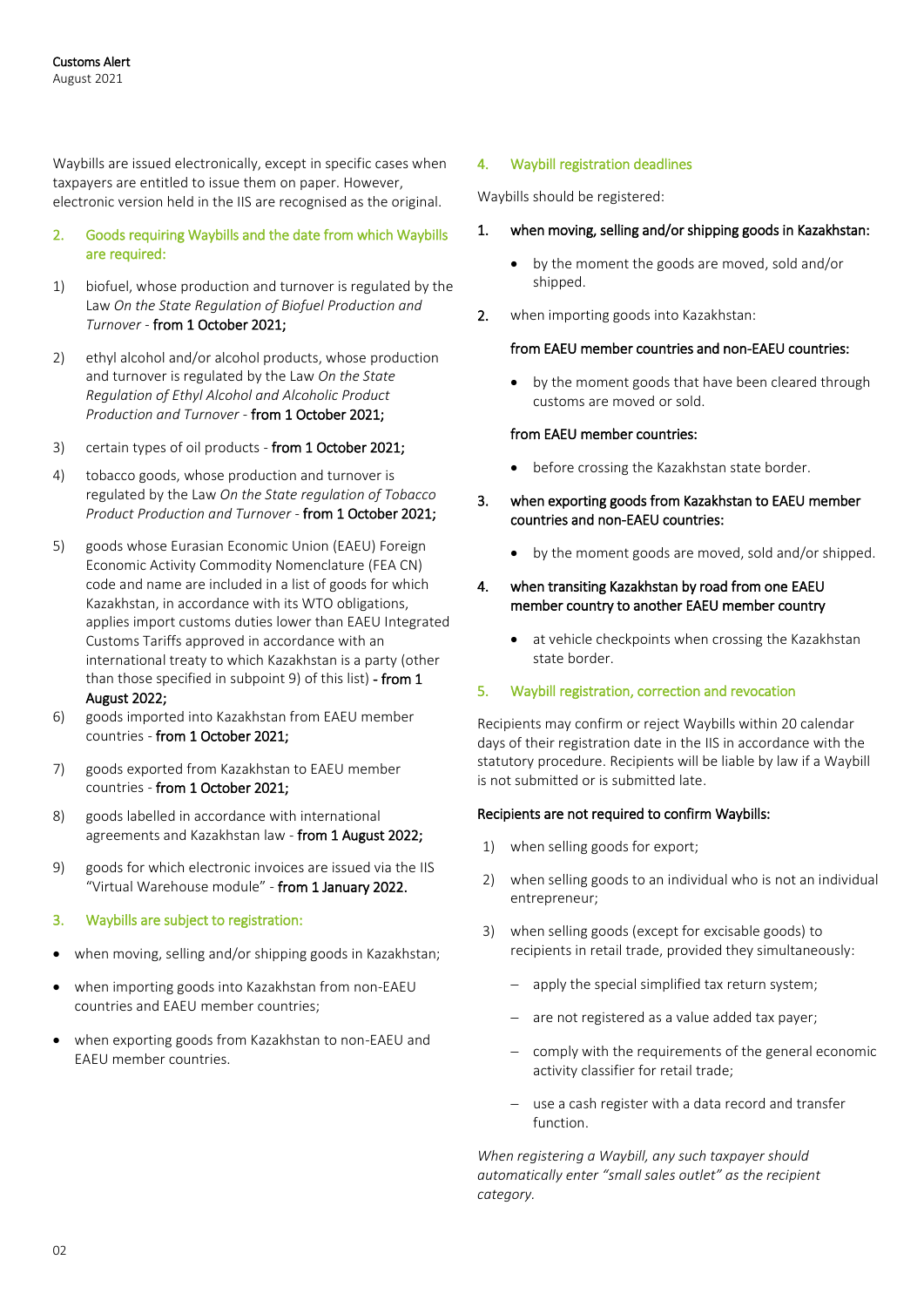*This point does not cover the sale of goods in special economic zones that are either fully or partially within the EAEU customs border;*

- 4) goods are sold to end customers;
- 5) Waybills are issued to recipients registered in administrative and territorial regions of the country with no public telecommunications networks;
- 6) when the Kazakhstan National Bank transports and sells aurated products.

#### Waybill corrections

 When changes and/or additions are needed in an already issued Waybill, and the errors do not involve replacing the supplier and/or recipient of goods, a corrected Waybill is issued and the already issued Waybill is cancelled.

#### Revoking Waybills:

- Waybills can be revoked without issuing a new Waybill;
- Suppliers (recipients for imports) can cancel or recall incomplete and/or incorrect Waybills within 5 working days their registration, if the Waybill is not confirmed or rejected by the recipient.

#### 6. Waybills are not registered:

- for retail sales of goods to individuals;
- when importing goods from (into) Kazakhstan subject to export controls, according to a list approved by Kazakhstan Government Resolution No. 104 from 5 February 2008, for the news of the Kazakhstan armed forces, other Kazakhstan troops and military formations, in accordance with points 6, 7 and 7-1 of article 9 of the Kazakhstan export control law;
- when moving goods within one entity and/or between structural divisions of the same entity in Kazakhstan, except for alcoholic products.

#### 7. Waybill currency

When moving goods in Kazakhstan or exporting goods from Kazakhstan, Waybills are issued exclusively in tenge, except in the following cases:

- for transactions to sell goods under a production sharing agreement;
- for transactions to sell goods for export that are subject to 0% VAT in accordance with articles 386, 446 and 449 of the Tax Code;
- sales turnover taxable at 0% VAT, in accordance with point 3 of article 393 of the Tax Code.

 when importing goods into Kazakhstan, Waybills are issued in tenge or in the specific invoice currency.

#### 8. Administrative liability

The Kazakhstan Administrative Offences Code stipulates liability for failing to register or provide Waybills.

Article 283-1. Failure to submit or the late submission of waybills; incorrect name and quantity (volume) of goods in waybills, and incorrect reference in waybills to personal identification numbers-codes for petroleum products, tobacco items, ethyl alcohol and alcoholic products, and biofuels

1. A failure to submit or a late submission of waybills:

entails a fine on individuals of 5, small businesses or non-profit organisations of 10, on medium-sized businesses of 20, and on large businesses of 30 times the monthly calculation index.

2. The action stipulated in part one of this article committed repeatedly within a year after the imposition of an administrative penalty:

entails a fine on individuals of 10, on small businesses or nonprofit organisations of 20, on medium-sized businesses of 40, and on large businesses of 60 times the monthly calculation index.

3. An incorrect name and quantity (volume) of goods in waybills, and incorrect personal identification number-code for petroleum products, tobacco items, ethyl alcohol and alcoholic products, biofuels:

entail a fine on individuals of 10, on small businesses or nonprofit organisations of 20, on medium-sized businesses of 40, and on large businesses of 50 times the monthly calculation index.

4. The actions stipulated in part three of this article committed repeatedly within a year of the imposition of an administrative fine:

entail a fine on individuals of 20, on small businesses or nonprofit organisations of 40, on medium-sized businesses of 60, and on large businesses of 100 times the monthly calculation index.

5. A failure to complete a waybill, and the turnover of certain types of petroleum products, tobacco items, biofuels; the turnover and movement of ethyl alcohol and/or alcoholic products without waybills:

entail a fine on individuals of 20, on small businesses of 50, on medium-sized enterprises of 100, and on large businesses of 200 times the monthly calculation index with the confiscation of the ethyl alcohol and/or alcohol products, certain petroleum products, tobacco items, biofuels that are the direct object of an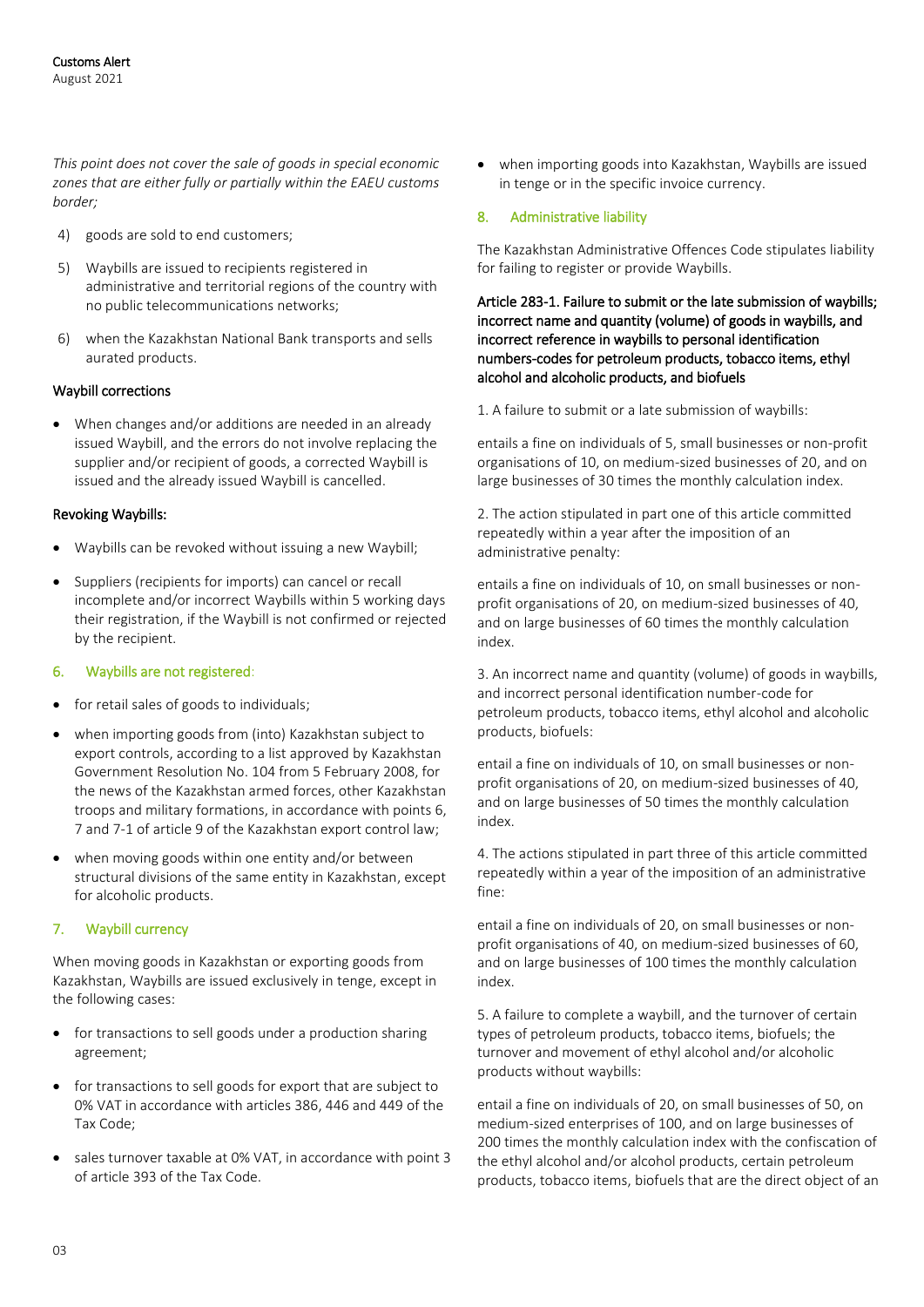administrative offence and/or income or money received as a result of the administrative violation.

6. The actions stipulated in part five of this article committed repeatedly within a year of the imposition of an administrative fine:

entail a fine on individuals of 40, on small businesses of 100, on medium-sized businesses of 200, and on large businesses of 400 times the monthly calculation index, with the confiscation of the ethyl alcohol and/or alcohol products, certain petroleum products, tobacco items, biofuels that are the direct object of an administrative offence and/or income or money received as a result of the administrative violation.

*This Customs Alert describes the rules approved by Ministry of Finance Order No. 1424 from 26 December 2019 approving a list of goods requiring the registration of waybills for goods and introducing rules for registering them and does not outline pilot project rules in accordance with Ministry of Finance Order No. 1104 from 16 November 2020 approving Rules and deadlines for implementing a pilot project to issue waybills.*